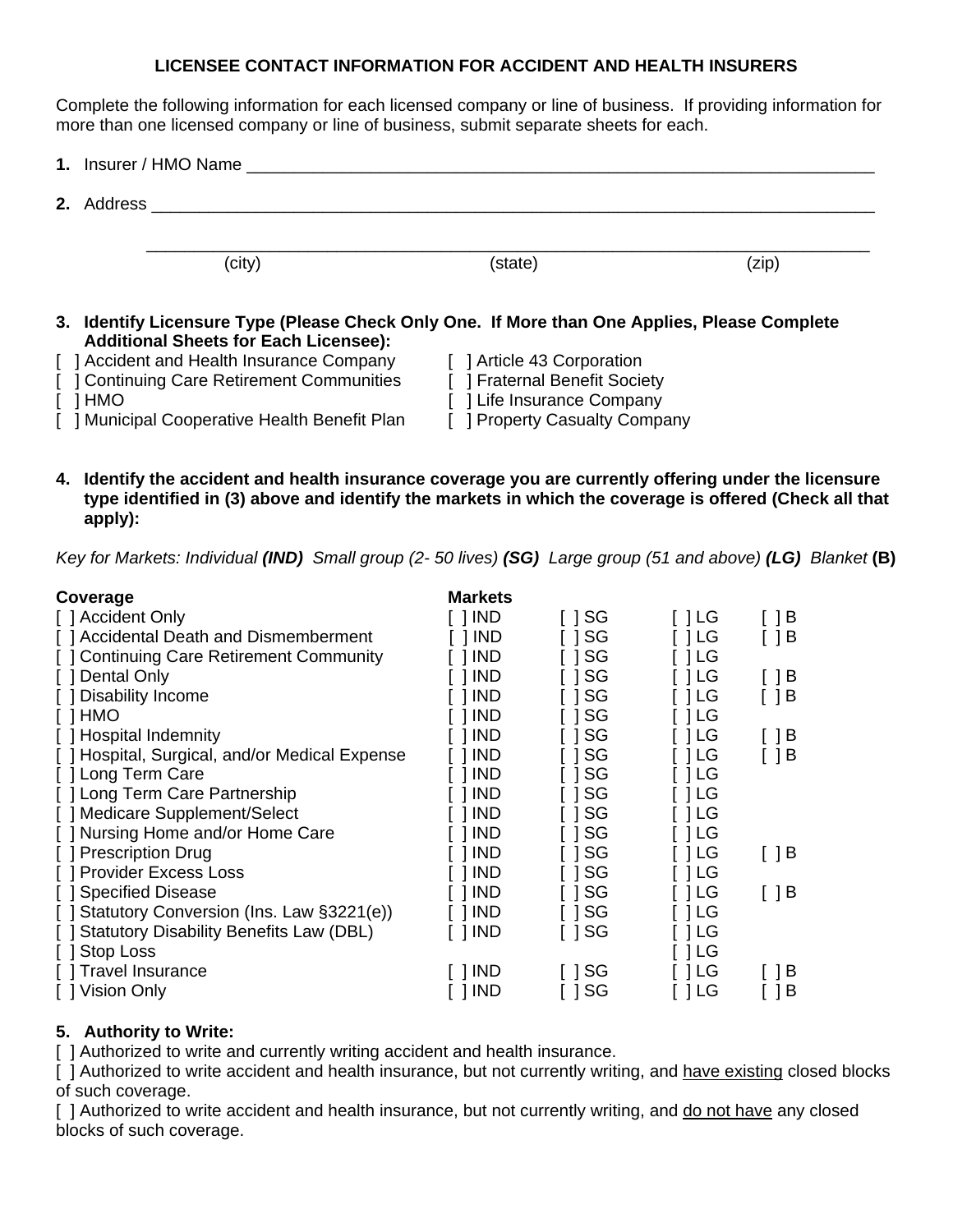- **6. Identify the government programs you participate in under the licensure type identified in (3) above (Check all that apply):**
- [ ] Child Health Plus [ ] Medicaid Managed Care
- [ ] Family Health Plus [ ] Medicare Advantage
	-
- [ ] Healthy New York [ ] Medicare Part D
- 
- **7. If your company is a Commercial Insurer, an Article 43 Corporation, or a Municipal Cooperative Health Benefit Plan that includes health insurance coverage through a network of participating providers, identify the following for each preferred provider organization (PPO) and exclusive provider organization (EPO) Product:**

| The policy form number of the<br><b>PPO</b> product | The marketing name of the<br><b>PPO</b> product | The number of insureds covered<br>under the PPO product<br>(as of 12/31/07) |
|-----------------------------------------------------|-------------------------------------------------|-----------------------------------------------------------------------------|
|                                                     |                                                 |                                                                             |
|                                                     |                                                 |                                                                             |
|                                                     |                                                 |                                                                             |
|                                                     |                                                 |                                                                             |

| The policy form number of the<br><b>EPO product</b> | The marketing name of the<br><b>EPO</b> product | The number of insureds covered<br>under the EPO product<br>(as of 12/31/07) |
|-----------------------------------------------------|-------------------------------------------------|-----------------------------------------------------------------------------|
|                                                     |                                                 |                                                                             |
|                                                     |                                                 |                                                                             |
|                                                     |                                                 |                                                                             |
|                                                     |                                                 |                                                                             |

**8. If your company is currently writing accident and health insurance coverage, provide the following contact information for:** (A) the government relations contact person you would like us to contact with complaints and inquiries, (B) the regulatory compliance contact person you would like us to contact regarding policy form issues, (C) your company's chief executive officer, (D) your company's annual statement contact person, (E) your company's chief actuary, (F) the person you would like us to contact with respect to the Regulation 146 Specified Medical Condition Pools, (G) the person you would like us to contact with respect to the Healthy New York Program and (H) the person you would like us to contact for preferred provider organization quality assurance information.

## **A. Name of Contact Person for Complaints / Inquiries** \_\_\_\_\_\_\_\_\_\_\_\_\_\_\_\_\_\_\_\_\_\_\_\_\_\_\_\_\_\_\_\_\_\_\_\_\_\_\_\_\_\_